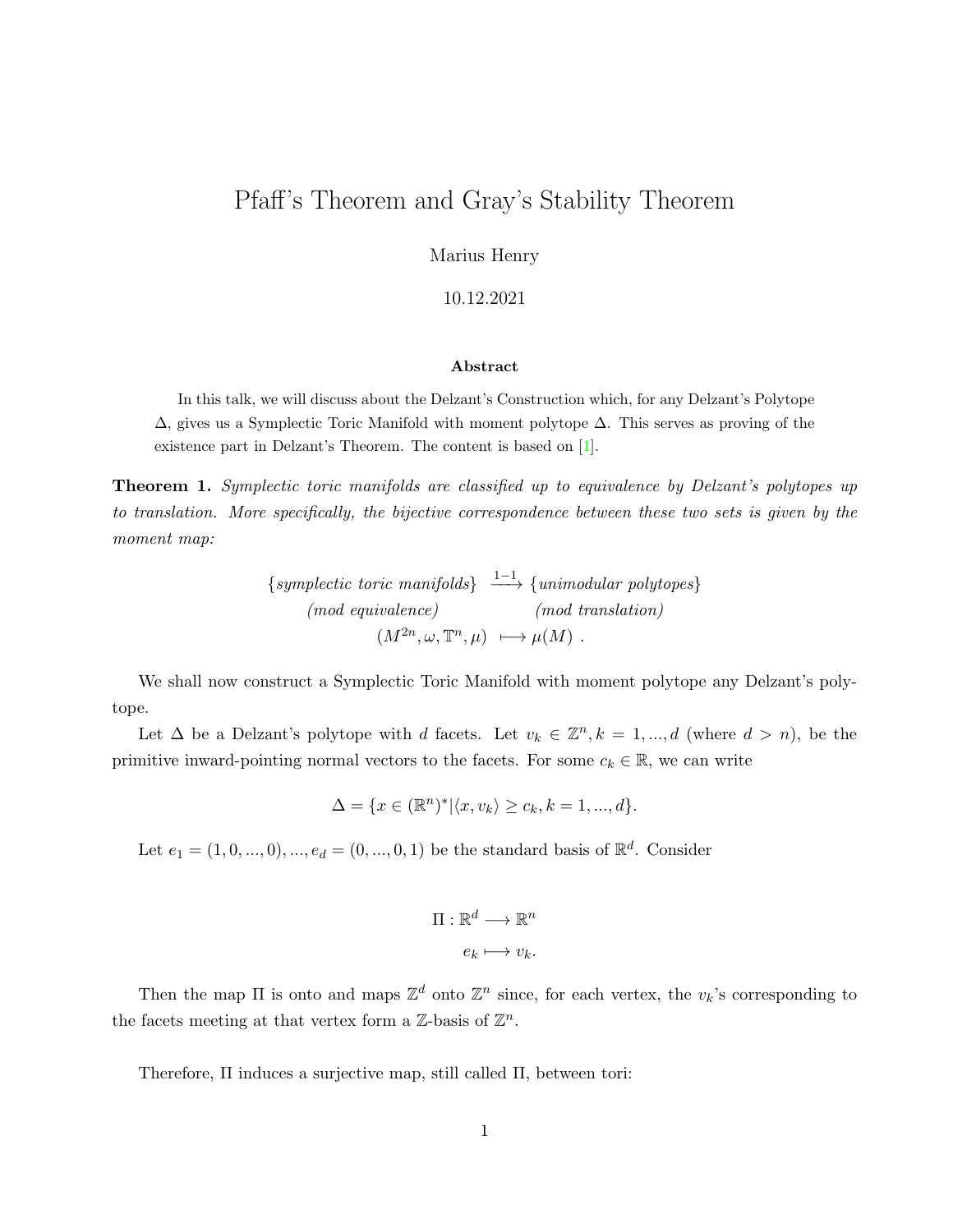$$
\mathbb{Z}^d/(2\pi\mathbb{Z}^d) \xrightarrow{\Pi} \mathbb{R}^n/(2\pi\mathbb{Z}^n)
$$

$$
\mathbb{T}^d \xrightarrow{\Pi} \mathbb{T}^n.
$$

Let N be the kernel of  $\Pi$ , a  $(d-$ ,  $)$ -dimensional Lie subgroup of  $\mathbb{T}^d$ , with inclusion  $i: N \hookrightarrow \mathbb{T}^d$ . Let  $\mathfrak n$  be the Lie algebra of N. The exact sequence of Lie groups

$$
\mathbb{1} \to N \xrightarrow{i} \mathbb{T}^d \xrightarrow{\Pi} \mathbb{T}^n \to \mathbb{1}
$$

induces an exact sequence of Lie algebras

$$
0\to \mathfrak{n}\stackrel{i}{\to}\mathbb{R}^d\stackrel{\Pi}{\to}\mathbb{R}^n\to 0
$$

with dual exact sequence

$$
0 \to (\mathbb{R}^n)^* \xrightarrow{\Pi^*} (\mathbb{R}^d)^* \xrightarrow{i^*} \mathfrak{n}^* \to 0.
$$

Now consider  $\mathbb{C}^d$  with symplectic form  $\omega_0 = \frac{i}{2}$  $\frac{i}{2} \sum dz_k \wedge d\bar{z}_k$ , and standard hamiltonian action of  $\mathbb{T}^d$  given by

$$
(e^{i\theta_1},...,e^{i\theta_d})\cdot (z_1,...,z_d)=(e^{i\theta_1}z_1,...,e^{i\theta_d}z_d).
$$

The moment map is  $\phi: \mathbb{C}^d \longrightarrow (\mathbb{R}^d)^*$  defined by

$$
\phi(z_1, ..., z_d) = \frac{1}{2}(|z_1|^2, ..., |z_d|^2) + Constant,
$$

where we will choose the constant to be  $(c_1, ..., c_d)$ , where the  $c_k$  are the constants above. Moreover, the subgroup N acts on  $\mathbb{C}^d$  in a hamiltonian way with moment map

$$
i^*\circ\phi:\mathbb{C}^d\longrightarrow\mathfrak{n}^*.
$$

Let  $Z = (i^* \circ \phi)^{-1}(0)$  be the zero-level set. Note that Z is connected, because  $(i^*)^{-1}(0)$  is a linear subspace of  $\mathbb{R}^d$  and the fibers  $\phi^{-1}(x)$  are path-connected.

The submanifold Z is compact and N acts freely on Z.

We postpone the proof of this claim until further down.

Now Z is the  $zero-level$  of a moment map for the action of the torus N on  $\mathbb{C}^d$ . Knowing that N acts freely on Z ensures that this is a regular level. Hence, Z is a submanifold of  $\mathbb{C}^d$  of dimension  $2d - (d - n) = d + n$ . We now use the following theorem from Lie theory:

**Lemma 2.** If a compact Lie group N acts freely on a manifold Z, then the orbit space  $Z/N$  is a manifold and the point-orbit  $p: Z \to Z/N$  is a principal N-bundle.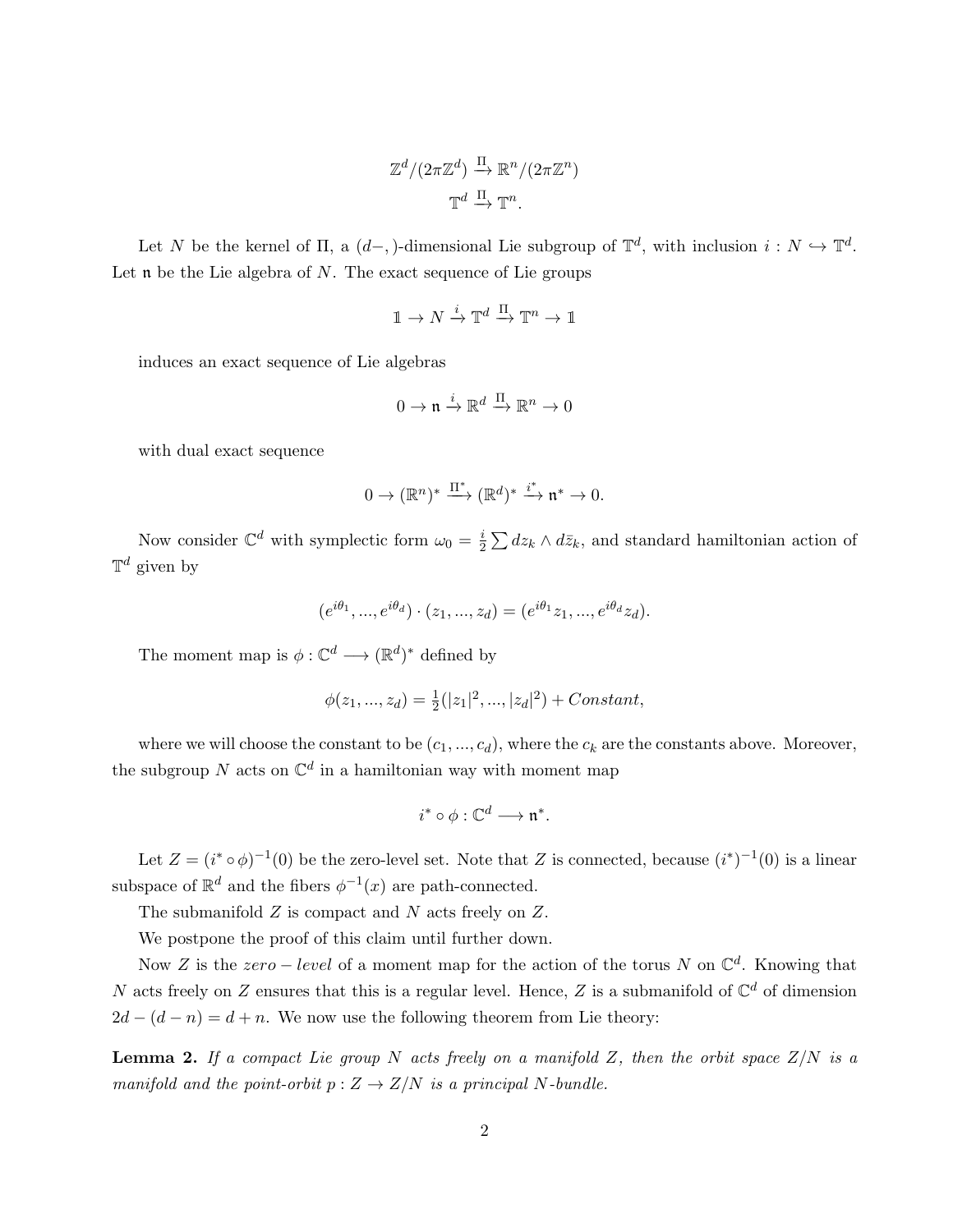In our case, Z is a compact  $(d + n)$ -dimensional manifold, so the orbit space  $M_{\Delta} := Z/N$  is a compact manifold of dimension

$$
\dim M_{\Delta} = \dim Z - \dim N = (d + n) - (d - n) = 2n.
$$

The point-orbit map  $p: Z \to M_{\Delta}$  is a principal N-bundle over  $M_{\Delta}$ . Consider the inclusion  $j: Z \hookrightarrow \mathbb{C}^d$ . The Marsden-Weinstein-Meyer theorem guarantees the existence of a symplectic form  $\omega_{\Delta}$  on  $M_{\Delta}$  satisfying

$$
p^*\omega_\Delta = j^*\omega_0.
$$

Since Z is connected, the compact symplectic  $2n$ -dimensional manifold  $(M_\Delta,\omega_\Delta)$  is also connected. Let introduce a last small lemma before handling the proof of Lemma ???. We here consider  $\Delta'$  to be the image of  $\Delta$  by  $\Pi^*$ .

**Lemma 3.** Let  $y \in (R^d)^*$ . Then

$$
y \in \Delta' \Longleftrightarrow y \in \phi(Z).
$$

*Proof.* The value y is in the image of Z by  $\phi$  if and only if both of the following conditions hold:

- 1. *y* is in the image of  $\phi$ ;
- 2.  $i^*y = 0$ .

Using the expression for  $phi$  and the dual exact sequence, we see that these conditions are equivalent to:

- 1.  $\langle y, e_k \rangle \leq c_k$  for  $k = 1, ..., d;$
- 2.  $y = \Pi^*(x)$  for some  $x \in (\mathbb{R}^n)^*$ .

Suppose that the second condition holds, so that  $y = \Pi^*(x)$ . Then

$$
\langle y, e_k \rangle \leq c_k, \forall k \iff \langle \Pi^*(x), e_k \rangle \leq c_k, \forall k
$$
  

$$
\iff \langle x, \Pi(e_k) \rangle \leq c_k, \forall k
$$
  

$$
\iff \langle x, v_k \rangle \leq c_k, \forall k
$$
  

$$
\iff x \in \Delta.
$$

Thus,

$$
y \in \phi(Z) \Longleftrightarrow y \in \Pi^*(\Delta) = \Delta'.
$$

This concludes the proof of this intermediate lemma.

 $\Box$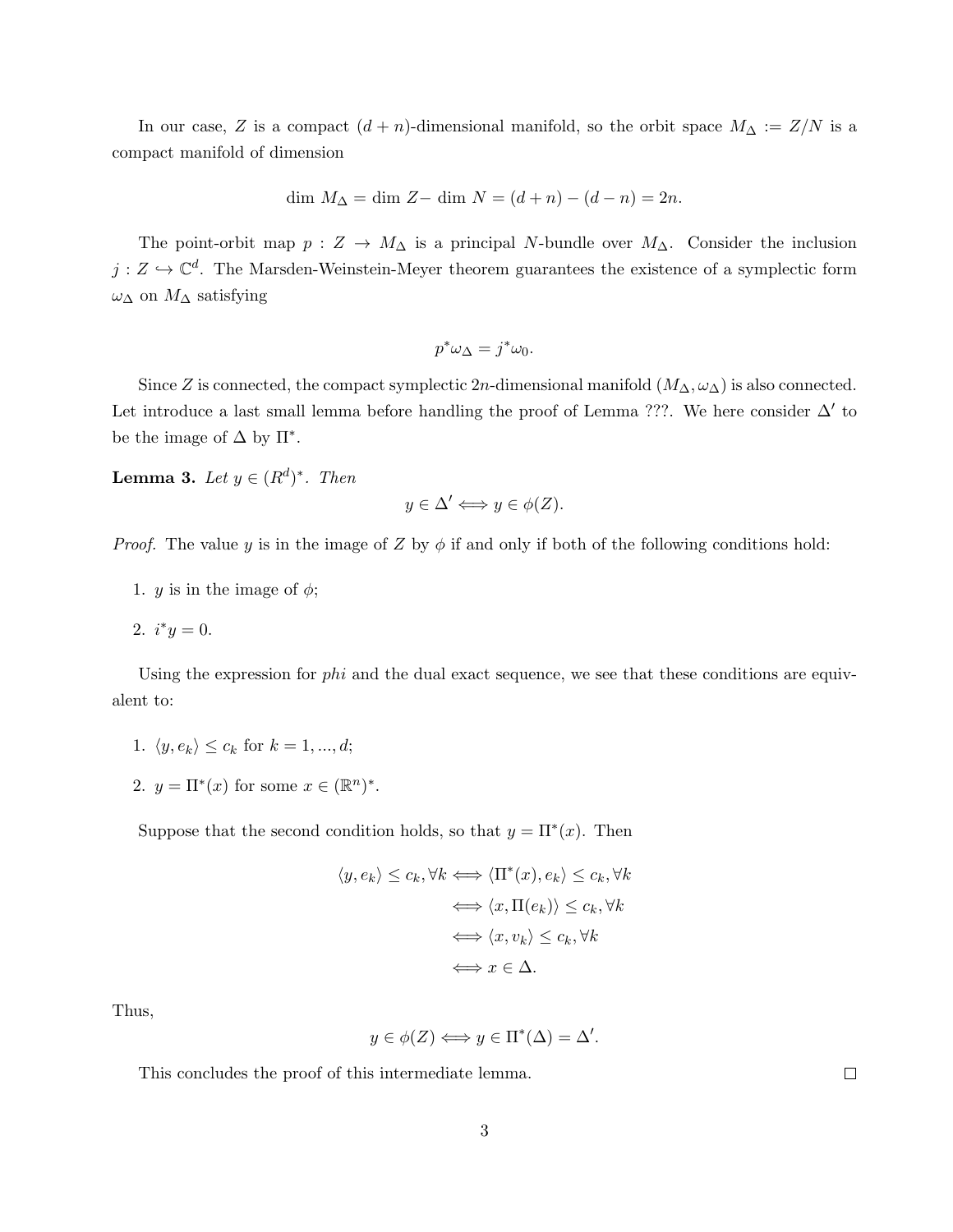We now come back to the proof of Lemma 2.

*Proof.* The set Z is clearly closed, hence in order to show that it is compact it suffices, thanks to the Heine-Borel theorem, to show that Z is bounded. We will show that  $\phi(Z) = \Delta'$ .

Since we have that  $\Delta'$  is compact, that  $\phi$  is a proper map and that  $\phi(Z) = \Delta'$ , we conclude that Z must be bounded, and hence compact. It remains to show that N acts freely on Z.

Pick a vertex  $\tau$  of  $\Delta$ , and let  $I = \{k_1, ..., k_n\}$  be the set of indices for the n facets meeting at  $\tau$ . Pick  $z \in Z$  such that  $\phi(z) = \Pi^*(\tau)$ . Then  $\tau$  is characterised by n equations  $\langle \tau, v_k \rangle = c_k$  where k ranges in I:

$$
\langle \tau, v_k \rangle = c_k \iff \langle \tau, \Pi(e_k) \rangle = c_k
$$
  
\n
$$
\iff \langle \Pi^*(\tau), e_k \rangle = c_k
$$
  
\n
$$
\iff \langle \phi(z), e_k \rangle = c_k
$$
  
\n
$$
\iff i\text{-th coordinate of } \phi(z) \text{ is equal to } c_k
$$
  
\n
$$
\iff \frac{1}{2}|z_k|^2 + c_k = c_k
$$
  
\n
$$
\iff z_k = 0.
$$

Hence, those  $z$ 's are points whose coordinates in the set I are zero, and whose other coordinates are nonzero. Without loss of generality, we may assume that  $I = \{1, ..., n\}$ . The stabilizer of z is

$$
(\mathbb{T}^d)_z = \{ (e^{i\theta_1}, ..., e^{i\theta_n}, 1, ..., 1) \in \mathbb{T}^d \}.
$$

As the restriction  $\Pi : (\mathbb{R}^d)_z \to \mathbb{R}^n$  maps the vectors  $e_1, ..., e_n$  to a Z-basis  $v_1, ..., v_n$  of  $\mathbb{Z}^n$  respectively, at the level of groups the map  $\Pi : (\mathbb{T}^d)_z \to \mathbb{T}^n$  must be bijective. Since  $N = \ker(\Pi : \mathbb{T}^d \to \mathbb{T}^n)$ , we conclude that  $N \cap (\mathbb{T}^d)_z = \{\mathbb{1}\},\$ i.e.,  $N_z = \{\mathbb{1}\}.$  Hence, all N-stabilizers at points mapping to vertices are trivial. But this was the worst case, since other stabilizers  $N_{z'}(z' \in Z)$  are contained in stabilizers for points z which map to vertices. This concludes the proof of Lemma 2.  $\Box$ 

Given a Delzant's polytope  $\Delta$ , we have constructed a symplectic manifold  $(M_{\Delta}, \omega_{\Delta})$  where  $M_{\Delta} :=$  $Z/N$  is a compact 2n-dimensional manifold manifold and  $\omega_{\Delta}$  is the reduced symplectic form.

**Lemma 4.** The manifold  $(M_{\Delta}, \omega_{\Delta})$  inherits a hamiltonian  $\mathbb{T}^n$ -action with a moment map  $\mu_{\Delta}$  having image  $\mu_{\Delta}(M_{\Delta}) = \Delta$ .

*Proof.* Let z be such that  $\phi(z) = \Pi^*(\tau)$  where  $\tau$  is a vertex of  $\Delta$ , as in the proof above. Let  $\sigma: \mathbb{T}^n \to (\mathbb{T}^d)_z$  be the inverse for the earlier bijection  $\Pi: (\mathbb{T}^d)_z \to \mathbb{T}^n$ . Since we have found a section in the exact sequence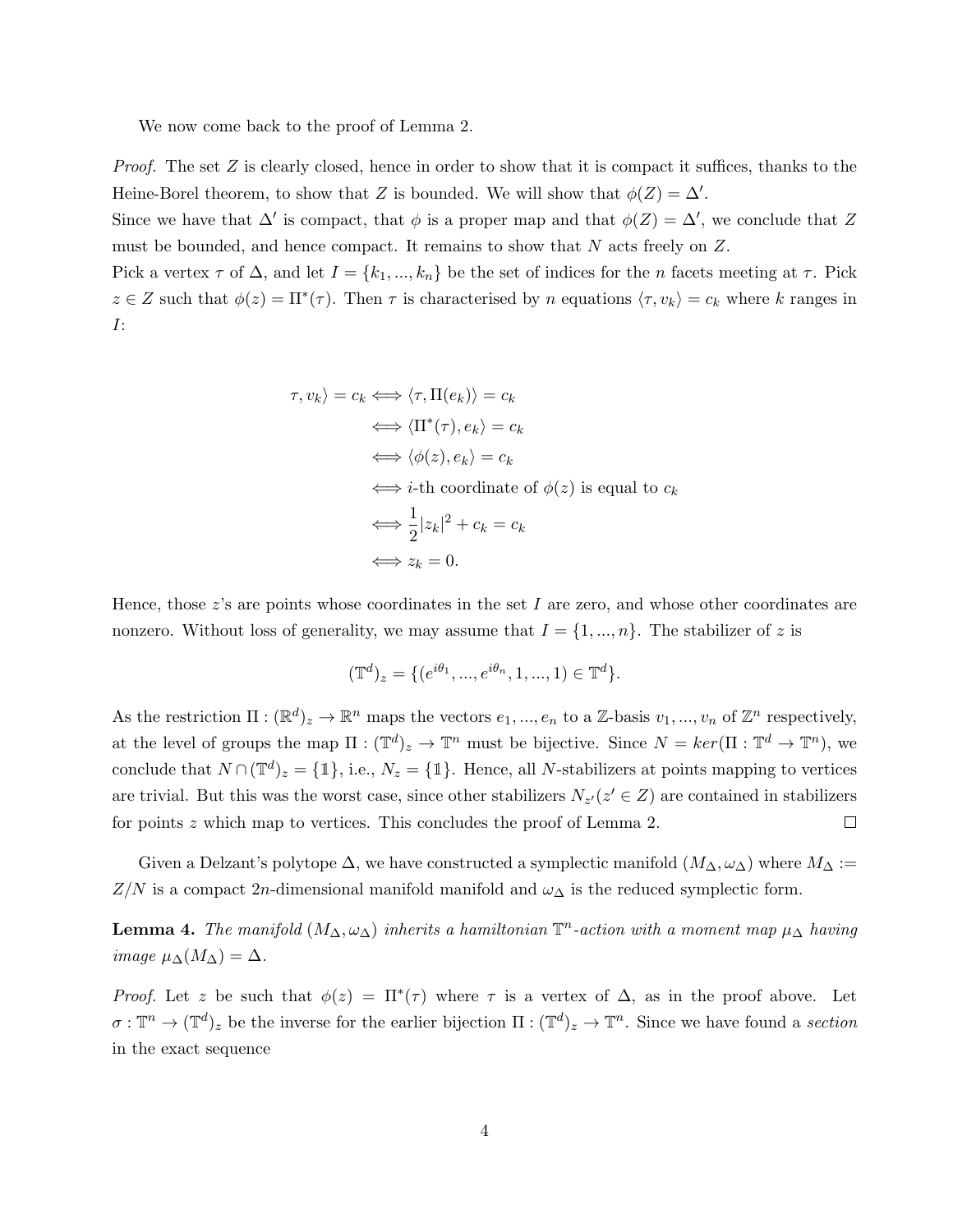$$
\mathbb{1} \longrightarrow N \xrightarrow{i} \mathbb{T}^d \xrightarrow{\Pi} \mathbb{T}^n \longrightarrow \mathbb{1},
$$

the exact sequence splits and hence provides us with an isomorphism

$$
(i, \sigma) : N \times \mathbb{T}^n \xrightarrow{\simeq} \mathbb{T}^d.
$$

The action of the  $\mathbb{T}^n$  factor descends to the quotient  $M_{\Delta} = Z/N$ .

It remains to show that the  $\mathbb{T}^n$ -action on  $M_\Delta$  is hamiltonian with appropriate moment map.

Consider the maps  $p: Z \longrightarrow M_{\Delta}, j: Z \hookrightarrow \mathbb{C}^d$  along with the sequence

$$
Z \hookrightarrow \mathbb{C}^d \xrightarrow{\phi} (\mathbb{R}^d)^* \simeq \mathfrak{n}^* \bigoplus (\mathbb{R}^n)^* \xrightarrow{\sigma^*} (\mathbb{R}^n)^*
$$

where the last horizontal map is simply projection onto the second factor. Since the composition of the horizontal maps is constant along  $N$ -orbits, it descends to a map

$$
\mu_{\Delta}: M_{\Delta} \longrightarrow (\mathbb{R}^n)^*
$$

which satisfies

$$
\mu_{\Delta}\circ p=\sigma^*\circ\phi\circ j.
$$

Thanks to reduction for product groups, this is a moment map for the action  $\mathbb{T}^n$  on  $(M_\Delta, \omega_\Delta)$ . Finally, the image of  $\mu_{\Delta}$  is:

$$
\mu_{\Delta}(M_{\Delta}) = (\mu_{\Delta} \circ p)(Z) = (\sigma^* \circ \phi \circ j)(Z) = (^* \circ \Pi^*)(\Delta) = \Delta,
$$

because  $\phi(Z) = \Pi^*(\Delta)$  and  $\sigma^* \circ \Pi^* = (\Pi \circ \sigma)^* = id$ .

The above  $\mathbb{T}^n$ -action is effective because  $\mathbb{T}^d$ , and hence  $\mathbb{T}^n$ , act freely on the open dense subset

$$
\phi^{-1}(\Pi^*(\Delta^0)) \subset Z,
$$

where  $\Delta^0$  denotes the interior of  $\Delta$ .

We conclude that  $(M_{\Delta}, \omega_{\Delta}, \mathbb{T}^n, \mu_{\Delta})$  is the required symplectic toric manifold corresponding to  $\Delta$ .